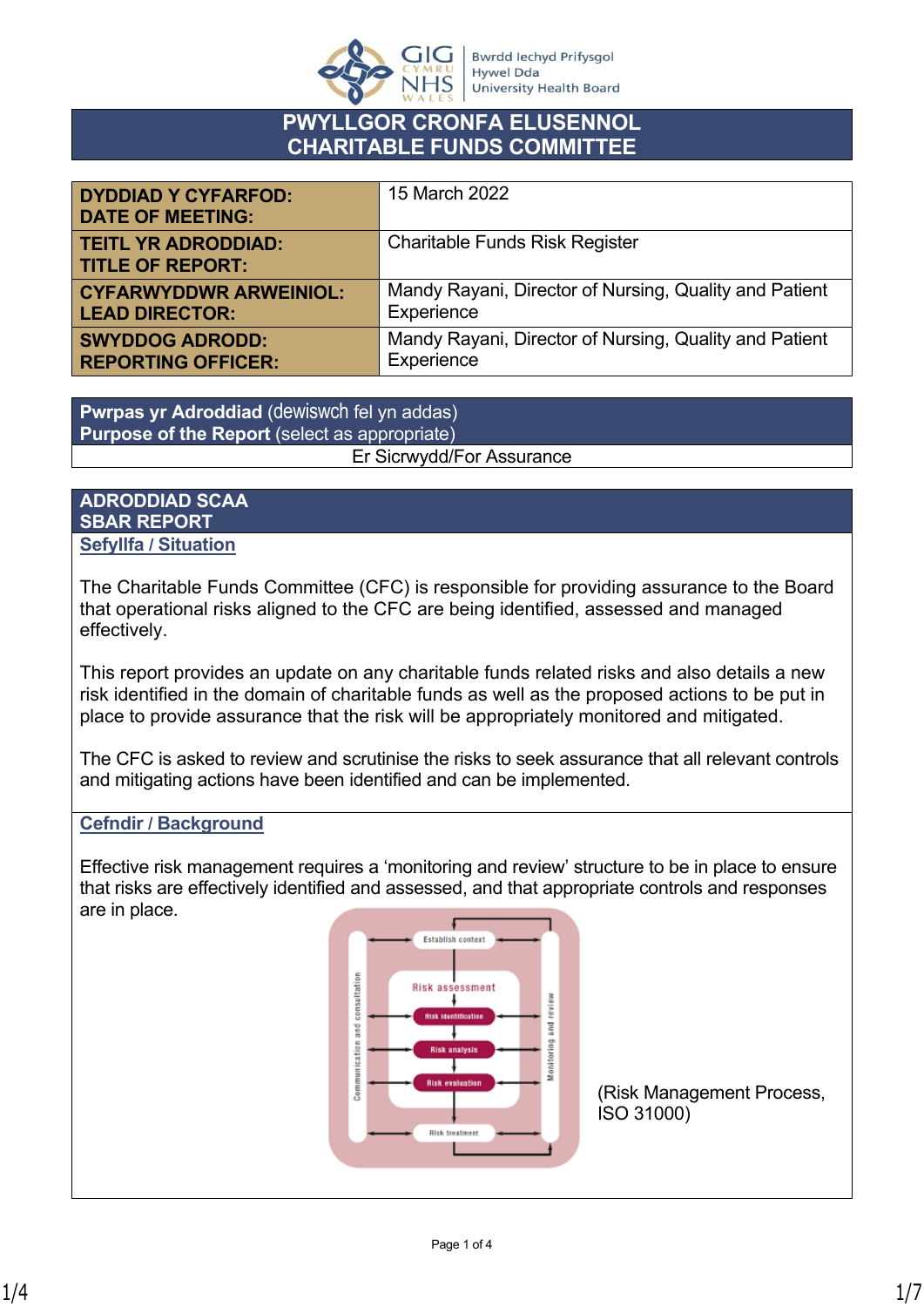Operational risks are required to be managed within directorates under the ownership and leadership of individual executive directors, who must establish local arrangements for the review of their risk registers, which includes the validation of the information and risk scores, and the prioritisation and identification of solutions to their risks. In addition to these local arrangements, there are formal monitoring and scrutiny processes in place within Hywel Dda University Health Board (HDdUHB) with the aim of providing assurance to the Board that it is managing its risks effectively.

All risks identified within the Datix Risk Module must be aligned to a formal Board Committee, Sub-Committee or Group who will be responsible for the monitoring and scrutiny of risks which relate to their remit.

The CFC is responsible for the monitoring and scrutiny of operational risks within their remit, including:

- Scrutinising operational risks through the receipt of risk registers or service reports.
- Gaining assurance that risks are being appropriately managed, effective controls are in place and planned additional controls are being implemented.
- Challenging pace of delivery of risk actions.
- Identifying, through discussions, new and emerging risks and ensure that these are assessed by those with the relevant responsibility.
- Providing assurance to the Board that risks are being managed effectively and report risks which have exceeded tolerance through its Sub-Committee/Group update report.
- Utilising risk registers to inform meeting agendas.

## **Asesiad / Assessment**

The CFC Terms of Reference state that it will:

 Contribute to the integration of good governance across the organisation, ensuring that all sources of assurance are incorporated into the Board's overall risk and assurance framework (12.4).

There is one current risk in the domain of charitable funds:

## **Risk reference:** 1130

**Risk description:** [Failure to increase charitable funds income and expenditure \(planning](https://hywelddauniversity.datix.thirdparty.nhs.uk/Live/index.php?action=risk&module=RAM&fromsearch=1&recordid=1130)  [objective 2E\)](https://hywelddauniversity.datix.thirdparty.nhs.uk/Live/index.php?action=risk&module=RAM&fromsearch=1&recordid=1130)

This risk is associated with the delivery of the Hywel Dda Health Charities planning objective for 2021/22 (2E) and was presented to members at the June 2021 CFC meeting with a risk score of 9.

As the charity's Integrated Performance Report (item 3.1) demonstrates that the charity's overall income from donations, grants and legacies to 31<sup>st</sup> January 2022 has decreased significantly, it is recommended that this risk is closed as the risk has materialised.

A new risk relating to sustaining and increasing the charity's income levels is therefore being brought to the CFC for consideration and to provide assurance that suitable actions will be put in place to minimise or reduce the likelihood of significant impact occurring.

The new risk identified is presented in the risk assessment form, attached at Appendix 1, together with the proposed actions to be put in place to provide assurance that the risk will be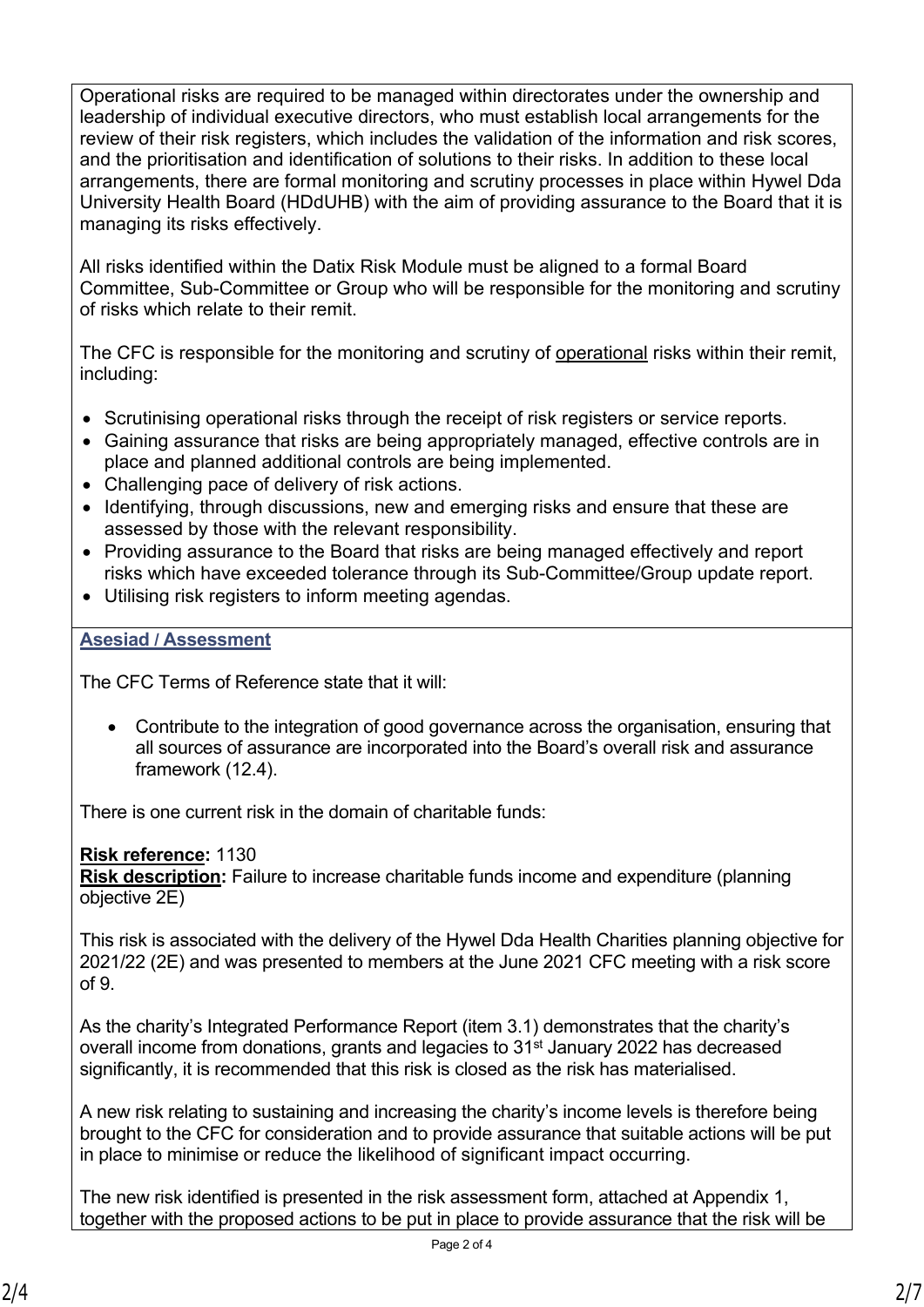appropriately managed and monitored with planned additional controls to be implemented. The risk has been based on the following criteria:

- CFC has been selected by the risk lead as the 'Assuring Committee' and will feature in this way on Datix.
- The current risk score is 12 which exceeds the CFC's tolerance level of 8.
- The risk has been approved at Directorate level.
- The risk has not been escalated to the Corporate Risk Register.

The risk has scored against the following 'impact' domains':

• Business objectives or projects.

**Argymhelliad / Recommendation**

The Charitable Funds Committee is requested to:

- Discuss and confirm whether risk 1130 can be closed as the risk has materialised.
- Review and scrutinise the new risk that has been identified to seek assurance that all relevant controls and mitigating actions have been identified.
- Discuss whether the planned actions for the new risk identified can be implemented within stated timescales and will reduce the risk further and/or mitigate the impact if the risk materialises.

This in turn will enable the CFC to provide the necessary assurance to the Board, or otherwise, that HDdUHB is managing any risks effectively.

| Amcanion: (rhaid cwblhau)<br><b>Objectives: (must be completed)</b> |                                                         |
|---------------------------------------------------------------------|---------------------------------------------------------|
|                                                                     |                                                         |
| <b>Committee ToR Reference:</b>                                     | 12.4 In doing so, the Committee shall contribute to the |
| Cyfeirnod Cylch Gorchwyl y Pwyllgor:                                | integration of good governance across the organisation, |
|                                                                     | ensuring that all sources of assurance are incorporated |
|                                                                     | into the Board's overall risk and assurance framework.  |
| Cyfeirnod Cofrestr Risg Datix a Sgôr                                | 743 - There is a risk of reputational damage if the     |
| Cyfredol:                                                           | Health Board becomes implicated by default, in events   |
| Datix Risk Register Reference and                                   | outside of the HB's control, due to association, or     |
| Score:                                                              | perceived association with any external charitable      |
|                                                                     | organisations                                           |
| Safon(au) Gofal ac lechyd:                                          | Governance, Leadership and Accountability               |
| Health and Care Standard(s):                                        |                                                         |
|                                                                     |                                                         |
|                                                                     |                                                         |
| <b>Amcanion Strategol y BIP:</b>                                    | Not Applicable                                          |
| <b>UHB Strategic Objectives:</b>                                    |                                                         |
|                                                                     |                                                         |
|                                                                     |                                                         |
|                                                                     |                                                         |
| <b>Amcanion Llesiant BIP:</b>                                       | 10. Not Applicable                                      |
| <b>UHB Well-being Objectives:</b>                                   |                                                         |
| <b>Hyperlink to HDdUHB Well-being</b>                               |                                                         |
| <b>Objectives Annual Report 2018-2019</b>                           |                                                         |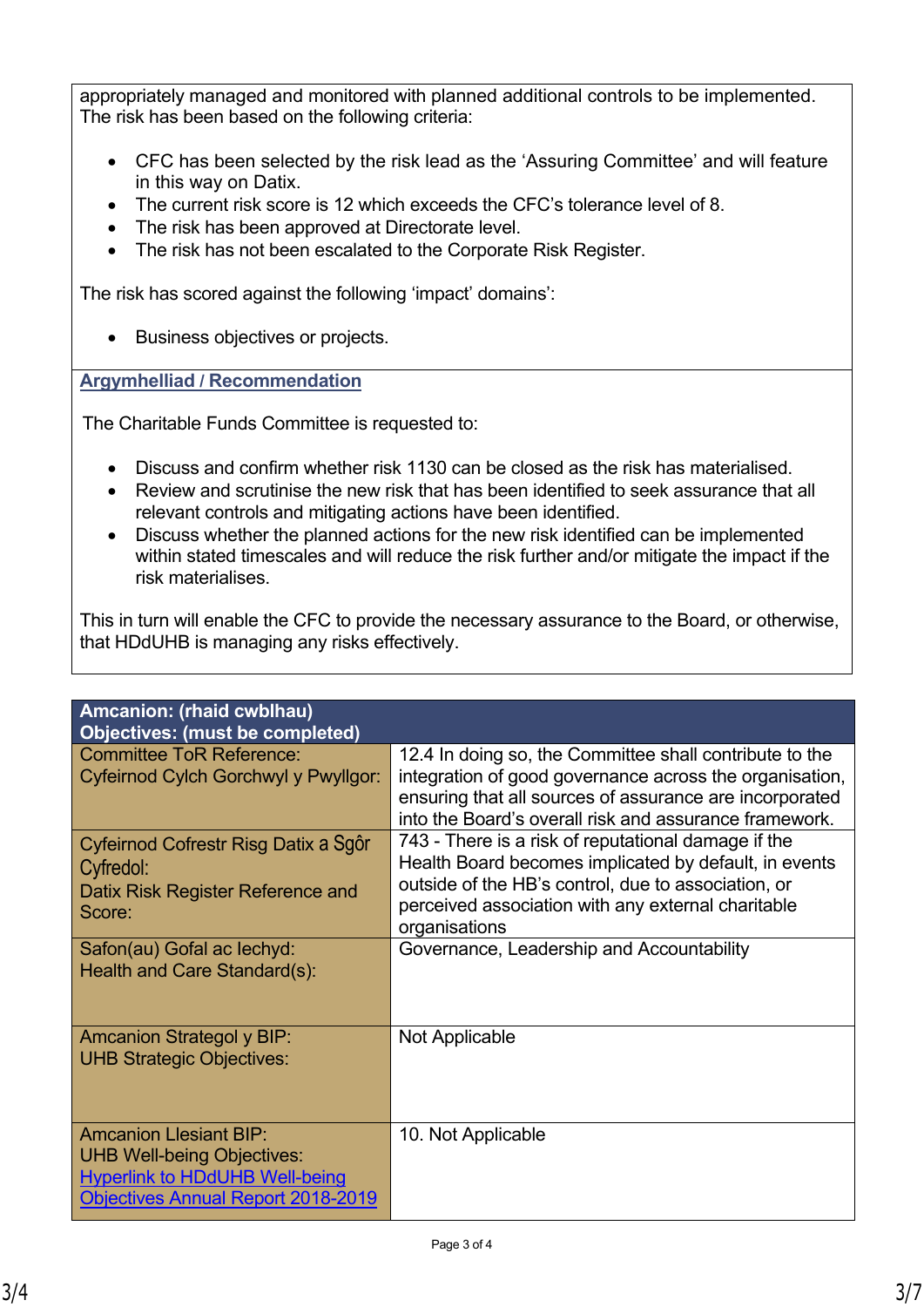| <b>Gwybodaeth Ychwanegol:</b><br><b>Further Information:</b>                                                                                                |                                                                                                                                                                                                                                                                    |
|-------------------------------------------------------------------------------------------------------------------------------------------------------------|--------------------------------------------------------------------------------------------------------------------------------------------------------------------------------------------------------------------------------------------------------------------|
| Ar sail tystiolaeth:<br>Evidence Base:                                                                                                                      | Underpinning risk registers on the Datix Risk Module<br>from across HDdUHB's services, reviewed by risk<br>leads/owners                                                                                                                                            |
| <b>Rhestr Termau:</b><br><b>Glossary of Terms:</b>                                                                                                          | Risk Appetite - the amount of risk that an organisation<br>is willing to pursue or retain' (ISO Guide 73, 2009)<br>Risk Tolerance - the organisation's readiness to bear a<br>risk after risk treatment in order to achieve its objectives<br>(ISO Guide 73, 2009) |
| Partïon / Pwyllgorau â ymgynhorwyd<br>ymlaen llaw y Pwyllgor Cronfa<br>Elusennol:<br>Parties / Committees consulted prior<br>to Charitable Funds Committee: | Head of Hywel Dda Health Charities<br><b>Head of Assurance and Risk</b>                                                                                                                                                                                            |

| <b>Effaith: (rhaid cwblhau)</b>    |                                                        |
|------------------------------------|--------------------------------------------------------|
| Impact: (must be completed)        |                                                        |
| <b>Ariannol / Gwerth am Arian:</b> | No direct impacts from report, however, impacts of     |
| <b>Financial / Service:</b>        | each risk are outlined in risk description.            |
| <b>Ansawdd / Gofal Claf:</b>       | No direct impacts from report, however, impacts of     |
| <b>Quality / Patient Care:</b>     | each risk are outlined in risk description.            |
| <b>Gweithlu:</b>                   | No direct impacts from report, however, impacts of     |
| <b>Workforce:</b>                  | each risk are outlined in risk description.            |
| Risg:                              | No direct impacts from report, however organisations   |
| <b>Risk:</b>                       | are expected to have effective risk management         |
|                                    | systems in place.                                      |
| <b>Cyfreithiol:</b>                | No direct impacts from report, however proactive risk  |
| Legal:                             | management including learning from incidents and       |
|                                    | events contributes towards reducing/eliminating        |
|                                    | recurrence of risk materialising and mitigates against |
|                                    | any possible legal claim with a financial impact.      |
| <b>Enw Da:</b>                     | Poor management of risks can lead to loss of           |
| <b>Reputational:</b>               | stakeholder confidence. Organisations are expected to  |
|                                    | have effective risk management systems in place and    |
|                                    | take steps to reduce/mitigate risks.                   |
| <b>Gyfrinachedd:</b>               | No direct impacts                                      |
| <b>Privacy:</b>                    |                                                        |
| Cydraddoldeb:                      | Not Applicable                                         |
| <b>Equality:</b>                   |                                                        |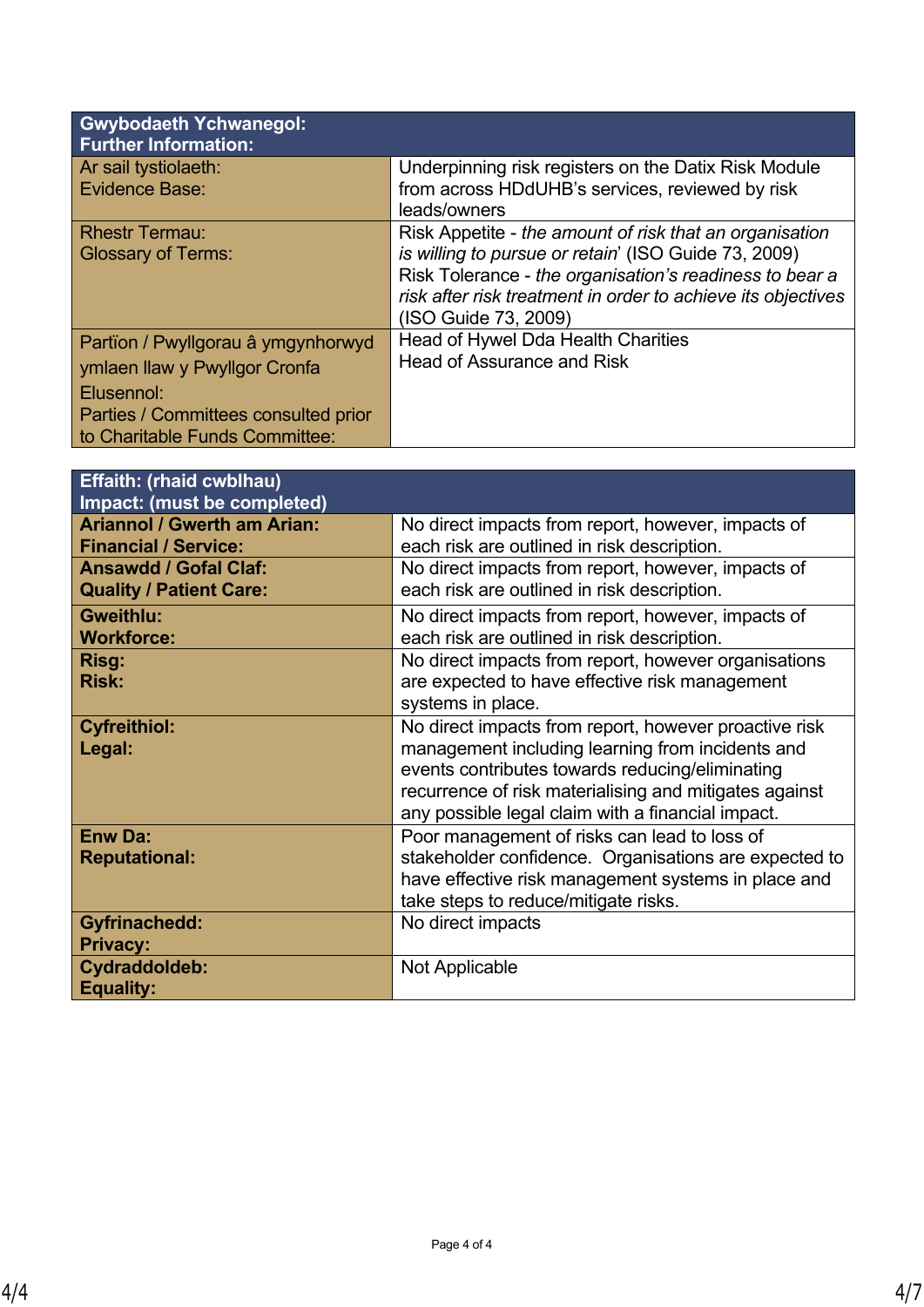## **Hywel Dda UHB - Risk Assessment Form**

| Datix ref. and    | Not applicable $(n/a)$ – new      | Any previous risk       | $n/a$ – new risk             |
|-------------------|-----------------------------------|-------------------------|------------------------------|
| date of entry:    | risk                              | reference:              |                              |
| Name of person    | Nicola Llewelyn, Head of          | <b>Contact email or</b> | Nicola.Llewelyn@wales.nhs.uk |
| identifying risk: | <b>Hywel Dda Health Charities</b> | phone:                  |                              |

### **Risk Ownership**

| <b>Executive Director:</b>         | Rayani, Mandy - Director of Nursing, Quality and Patient<br>Experience |
|------------------------------------|------------------------------------------------------------------------|
| Directorate lead:                  | Llewelyn, Nicola - Head of Hywel Dda Health Charities                  |
| <b>Management or service lead:</b> | Llewelyn, Nicola - Head of Hywel Dda Health Charities                  |

### **Risk Location**

| Directorate: | Nursing, Quality and Patient<br>Experience (NQPE) | <b>Service or</b><br>Department: | <b>NQPE: Charitable Funds</b> |
|--------------|---------------------------------------------------|----------------------------------|-------------------------------|
|--------------|---------------------------------------------------|----------------------------------|-------------------------------|

## **Risk Identification**

| Title of risk:                                     | Failure to sustain or increase charitable funds income levels (planning objective 2E) |  |           |  |                 |  |
|----------------------------------------------------|---------------------------------------------------------------------------------------|--|-----------|--|-----------------|--|
| Date risk<br>identified:                           | How risk was identified<br>01/03/2022<br>(risk source):                               |  |           |  | Risk assessment |  |
| <b>Type of Risk:</b><br>(Choose one $\checkmark$ ) | Operational                                                                           |  | Strategic |  | Project         |  |

Describe the risk, work activity, environment or process being assessed. What is the risk to the Health Board?

### **Risk Statement**

| Planning Objective 2E: There is a risk that the charity will not sustain its income levels or meet its income<br>generation target of +10% annually. |                                |                         |                                                                                                      |                                         |  |                                        |                  |   |
|------------------------------------------------------------------------------------------------------------------------------------------------------|--------------------------------|-------------------------|------------------------------------------------------------------------------------------------------|-----------------------------------------|--|----------------------------------------|------------------|---|
| This is caused by:                                                                                                                                   |                                |                         |                                                                                                      |                                         |  |                                        |                  |   |
|                                                                                                                                                      |                                |                         | General decline in income across the UK charitable sector as a result of the COVID-19 pandemic.      |                                         |  |                                        |                  |   |
|                                                                                                                                                      |                                |                         | Uncertainty of the effects on individual giving as a result of the pandemic as well as increasing    |                                         |  |                                        |                  |   |
|                                                                                                                                                      |                                |                         | pressures on households as the cost of living rises.                                                 |                                         |  |                                        |                  |   |
|                                                                                                                                                      |                                |                         | Uncertainty of the effects on community fundraising and mass participation events as a result of the |                                         |  |                                        |                  |   |
| pandemic.                                                                                                                                            |                                |                         |                                                                                                      |                                         |  |                                        |                  |   |
|                                                                                                                                                      |                                |                         | Unpredictability of legacy income as well as significant delays at probate.                          |                                         |  |                                        |                  |   |
| $\bullet$                                                                                                                                            |                                |                         | Uncertainty on the future funding priorities of grant giving trusts and foundations from 2022/23 and |                                         |  |                                        |                  |   |
|                                                                                                                                                      |                                |                         | beyond, as many key funders have re-focused their efforts on response funding to alleviate the       |                                         |  |                                        |                  |   |
|                                                                                                                                                      |                                |                         | effect of the pandemic on disadvantaged groups.                                                      |                                         |  |                                        |                  |   |
|                                                                                                                                                      |                                |                         | Public perception of the NHS and supporting NHS charities.                                           |                                         |  |                                        |                  |   |
| This could lead to an impact on the charity's ability to improve experiences for, and make a positive                                                |                                |                         |                                                                                                      |                                         |  |                                        |                  |   |
| difference to, the health and wellbeing of HDdUHB patients, service users and staff. This could also lead to                                         |                                |                         |                                                                                                      |                                         |  |                                        |                  |   |
| an impact on the charity's resources and sustaining the charity's current staffing structure.                                                        |                                |                         |                                                                                                      |                                         |  |                                        |                  |   |
| Location of the risk:                                                                                                                                |                                | <b>HDdUHB</b>           |                                                                                                      |                                         |  |                                        |                  |   |
| What is the financial cost<br>if the risk materialises:                                                                                              |                                | £ not known             |                                                                                                      | What is the financial<br>cost based on? |  | n/a                                    |                  |   |
| Please $\checkmark$ the one DOMAIN under which this risk lies:                                                                                       |                                |                         |                                                                                                      |                                         |  |                                        |                  |   |
|                                                                                                                                                      |                                |                         |                                                                                                      |                                         |  |                                        |                  |   |
| Safety, patient, staff or public                                                                                                                     |                                |                         | <b>Quality, Complaints or Audit</b>                                                                  |                                         |  | <b>Workforce &amp; OD</b>              |                  |   |
| <b>Statutory Duty or Inspection</b>                                                                                                                  |                                |                         | <b>Adverse Publicity or Reputation</b>                                                               |                                         |  | <b>Business Objectives or Projects</b> |                  | ✔ |
| <b>Finance including Claims</b>                                                                                                                      |                                |                         | Service/Business interruptions/disruptions                                                           |                                         |  | <b>Environmental</b>                   |                  |   |
| <b>Risk Matrix</b>                                                                                                                                   | Likelihood →                   |                         |                                                                                                      |                                         |  |                                        |                  |   |
| Impact $\downarrow$                                                                                                                                  |                                | Rare - 1                | Unlikely - 2                                                                                         | Possible - 3                            |  | Likely - 4                             | Almost certain - |   |
| Catastrophic - 5                                                                                                                                     | 5<br>5<br>15<br>20<br>25<br>10 |                         |                                                                                                      |                                         |  |                                        |                  |   |
| Major - 4                                                                                                                                            |                                | 4                       | 8                                                                                                    | 12                                      |  | 16                                     | 20               |   |
| Moderate - 3                                                                                                                                         |                                | 3                       | 6                                                                                                    | 9                                       |  | 12                                     | 15               |   |
| Minor - 2                                                                                                                                            |                                | $\overline{\mathbf{2}}$ | 4                                                                                                    | $6\phantom{a}$                          |  | 8                                      | 10               |   |
| Negligible - 1                                                                                                                                       |                                | 1                       | $\overline{2}$                                                                                       | 3                                       |  | 4                                      | 5                |   |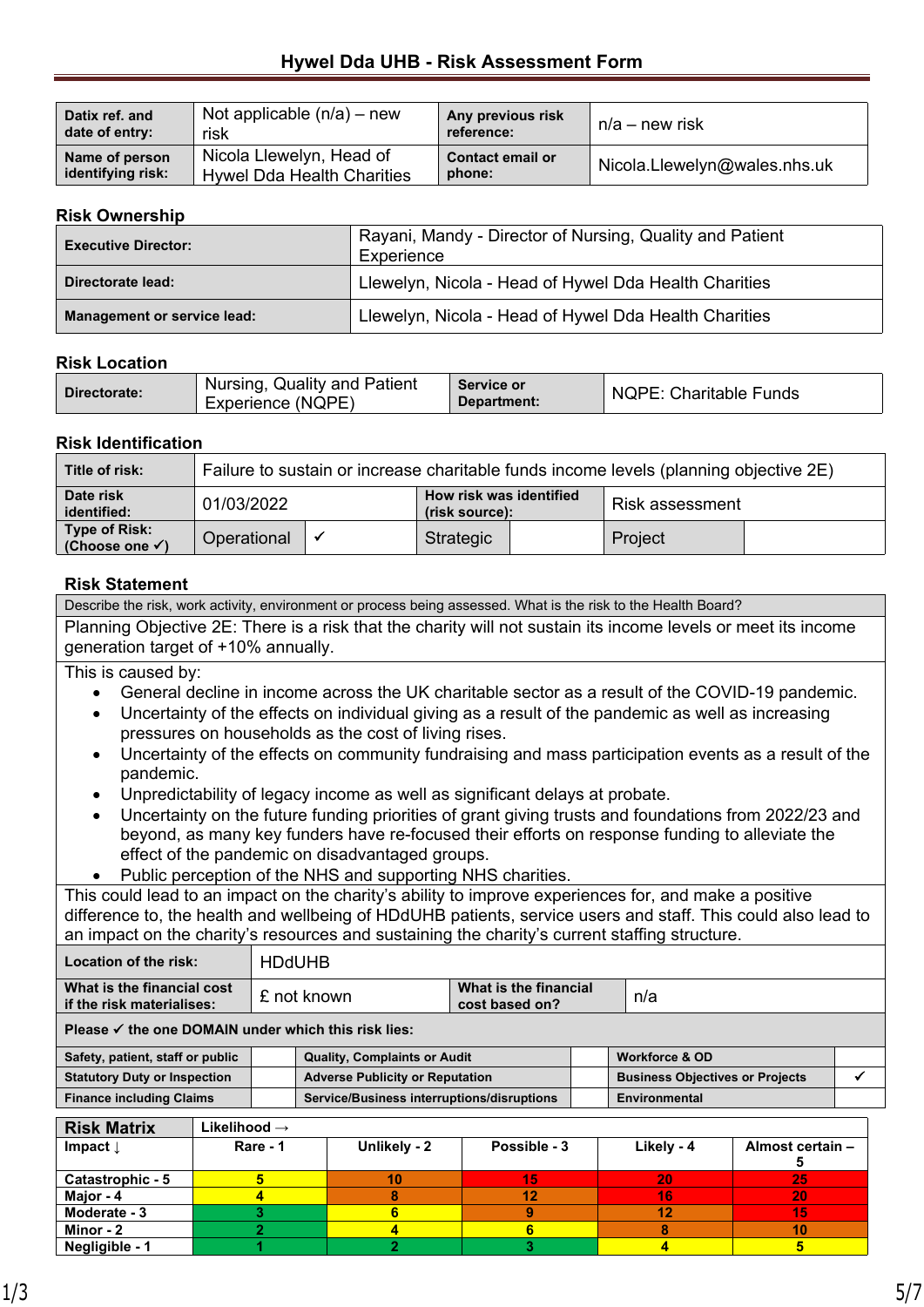### **Inherent Risk Score (Likelihood x Impact = Risk Score)**

What is the score **WITHOUT** any control measures?

| Using the risk matrix overleaf, evaluate the <b>inherent</b> risk rating. This is the risk score <b>WITHOUT</b> control measures in place. |  |                             |  |                           |    |
|--------------------------------------------------------------------------------------------------------------------------------------------|--|-----------------------------|--|---------------------------|----|
| Inherent<br><b>likelihood</b>                                                                                                              |  | <b>× Inherent</b><br>impact |  | = Inherent<br>risk rating | 16 |

**Control Measures Currently in Place** - List the current control measures in place to minimise the potential impact of harm and reduce the risk. These must be **IN PLACE AND WORKING** to be a control.

| <b>Control measures</b>                                                                                  |
|----------------------------------------------------------------------------------------------------------|
| Key deliverables for 2022/23 included in the 'plan on a page' for the HDdHC's planning objective 2E.     |
| Delivery to be reported to CFC and Public Board.                                                         |
| Operational work plans for each of the objectives within the HDdHC three-year plan (2020-23), led by the |
| Head of Hywel Dda Health Charities, Fundraising Manager and Senior Finance Business Partner.             |
| Charitable income performance reported to the Charitable Funds Committee (CFC) on a quarterly basis      |
| for scrutiny and assurance.                                                                              |
| Monthly income reports from all income sources available to the Head of Hywel Dda Health Charities       |
| (HDdHC) and Fundraising Team.                                                                            |
| Fundraising Manager has monthly 1-2-1s with the Fundraising Team to discuss operational issues and       |
| progress against the fundraising workplan.                                                               |

Head of Hywel Dda Health Charities has a monthly 1-2-1 with the Fundraising Manager to discuss operational issues and progress against the fundraising workplan.

### **Current Risk Score (Likelihood x Impact = Risk Score)**

| Using the risk matrix below, identify the <b>current</b> risk rating. This is the risk score WITH control measures in place. |  |                            |  |                          |  |  |
|------------------------------------------------------------------------------------------------------------------------------|--|----------------------------|--|--------------------------|--|--|
| <b>Current</b><br>likelihood                                                                                                 |  | <b>× Current</b><br>impact |  | = Current<br>risk rating |  |  |

#### **Risk Action Plan** - Please specify actions that address the cause of the risk **(These should be clear and concise)**.

| Actions must be SMART: Specific, Measurable, Achievable, Realistic and<br>Time-bound. | By whom         | By when    | <b>Cost of action</b> |
|---------------------------------------------------------------------------------------|-----------------|------------|-----------------------|
| Monthly financial income reports to include more detailed                             | Finance         | 30/06/2022 |                       |
| comparison data from previous years to better understand any                          | <b>Business</b> |            |                       |
| trends or areas of concern.                                                           | Partner         |            |                       |
| Implement the key phases from the 2022/23 'plan on a page'                            | Head of         | 31/03/2023 |                       |
| document.                                                                             | <b>HDdHC</b>    |            |                       |
| Develop operational work plans for each of the charity's                              | Fundraising     | 30/06/2022 |                       |
| income sources, ensuring the best use of resources and a                              | Manager         |            |                       |
| high return on investment.                                                            |                 |            |                       |
| Implement the charity's 2022/23 marketing and                                         | Senior          | 31/03/2023 |                       |
| communications plan.                                                                  | Comms           |            |                       |
|                                                                                       | Officer         |            |                       |
| Utilise the NHS Charities Together 'development grant' to                             | Head of         | 28/02/2023 |                       |
| commission an external review of the charity's strategic                              | <b>HDdHC</b>    |            |                       |
| objectives, structure and resources to develop the longer-term                        |                 |            |                       |
| strategy.                                                                             |                 |            |                       |

### **Target Risk Score (Likelihood x Impact = Risk Score)**

| Using the risk matrix, identify the <b>target</b> risk rating. This is the risk score you are trying to achieve when the actions are put in |   |          |                           |   |              |                              |  |                  |
|---------------------------------------------------------------------------------------------------------------------------------------------|---|----------|---------------------------|---|--------------|------------------------------|--|------------------|
| place.                                                                                                                                      |   |          |                           |   |              |                              |  |                  |
| <b>Target</b><br>likelihood                                                                                                                 | 2 |          | <b>× Target</b><br>impact | 3 |              | = Target<br>6<br>risk rating |  |                  |
| <b>Risk Review &amp; Monitoring (for management completion)</b>                                                                             |   |          |                           |   |              |                              |  |                  |
| <b>Risk Matrix</b><br>Likelihood $\rightarrow$                                                                                              |   |          |                           |   |              |                              |  |                  |
| Impact $\downarrow$                                                                                                                         |   | Rare - 1 | Unlikely - 2              |   | Possible - 3 | Likely - 4                   |  | Almost certain - |
|                                                                                                                                             |   |          |                           |   |              |                              |  |                  |
| Catastrophic - 5                                                                                                                            |   | 5        | 10                        |   | 15           | 20                           |  | 25               |
| Major - 4                                                                                                                                   |   |          | 8                         |   | 12           | 16                           |  | 20               |
| Moderate - 3                                                                                                                                |   | 3        |                           |   | 9            | 12                           |  | 15               |
| Minor - 2                                                                                                                                   |   |          |                           |   | 6            | 8                            |  | 10               |
| Negligible - 1                                                                                                                              |   |          | ≘                         |   | 3            | 4                            |  | 5                |